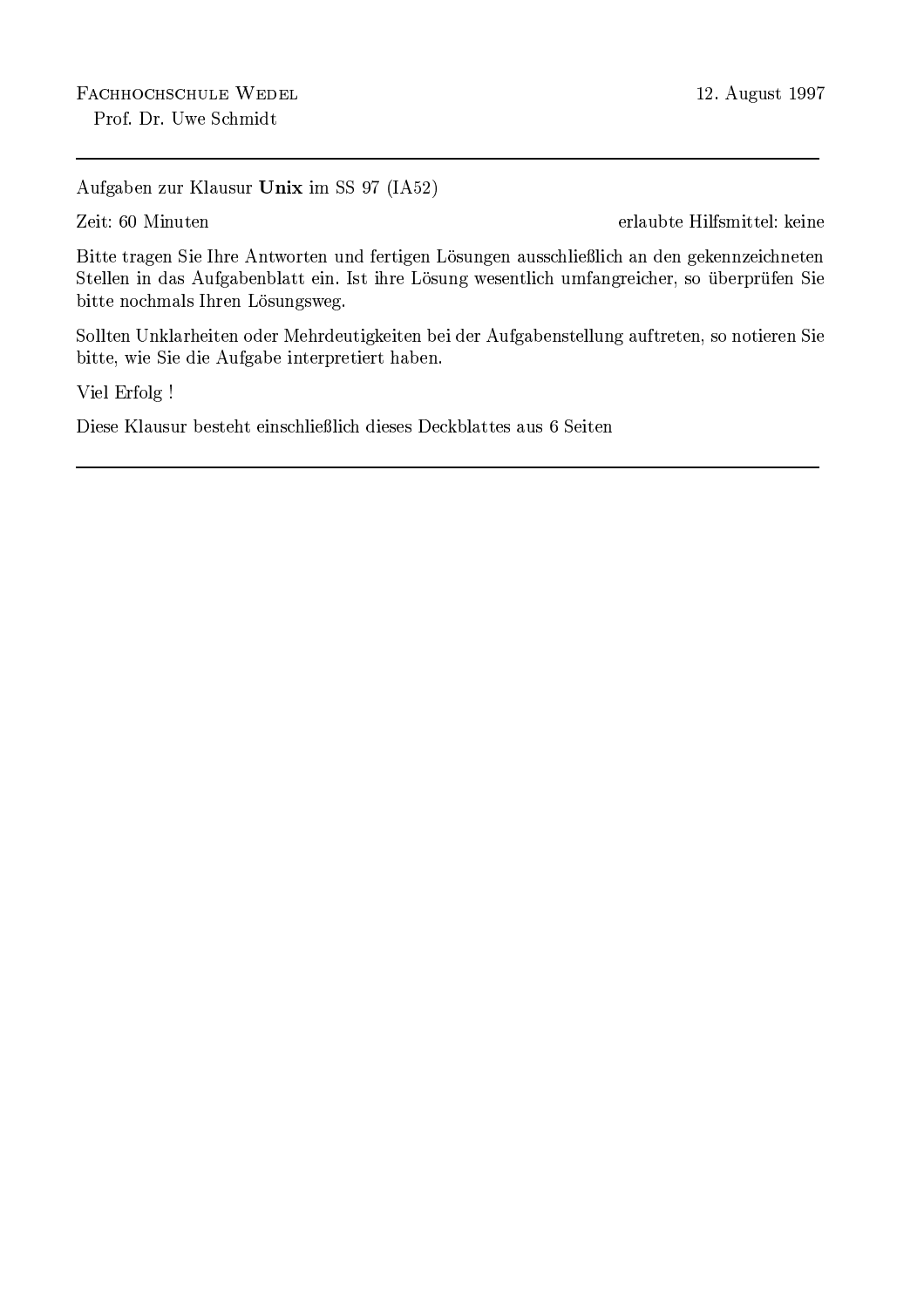## Aufgabe 1:

Reguläre Ausdrücke sind ein gutes Werkzeug zur Beschreibung von Textmustern. Für den Aufbau von regulären Ausdrücken gibt es folgende Regeln:

- 1. jedes Zeichen aus dem Alphabeth (z.B. dem ASCII Zeichensatz) ist ein regulärer Ausdruck.
- 2. Sonderzeichen, die zum Aufbau der Ausdrücke verwendet werden, z.B. \ [ ]  $.*$  + ( ) | ?, müssen mit einem \ maskiert werden. \. steht also für das Zeichen.
- 3. . steht für ein beliebiges Zeichen
- 4.  $[z_1z_2z_3]$  steht für eine Menge von Zeichen  $z_1, z_2, z_3$ , hier dürfen auch Intervalle angegeben werden:  $[z_1-z_n]$ .
- 5.  $[z_1z_2z_3]$  steht für die Menge aller Zeichen außer  $z_1$ ,  $z_2$  und  $z_3$ .
- 6. Wenn  $r_1$  und  $r_2$  reguläre Ausdrücke sind, dann auch  $r_1r_2$  (Folge, Sequenz,  $r_1$  gefolgt von  $r_2$ )
- 7. Wenn  $r_1$  und  $r_2$  reguläre Ausdrücke sind, dann auch  $r_1 | r_2$  (Alternativen, Auswahl,  $r_1$  oder  $r_2$ )
- 8.  $r_1$ \* steht für die 0,1,2,...-fache Wiederholung von  $r_1$
- 9.  $r_1$ + steht für die 1,2,...-fache Wiederholung von  $r_1$
- 10.  $r_1$ ? steht für  $r_1$  oder die leere Zeichenfolge.
- 11.  $(r_1)$  steht für  $r_1$ , Klammern stehen also zum Zusammenfassen von regulären Ausdrücken.

Beispiele:

 $[a-zA-Z0-9]$ 

steht für die Menge der Buchstaben und Ziffern.

#### $[^{\texttt{R}}]$

steht für die Menge aller Zeichen außer &.

#### $[^{\textdegree}0-9]$

alles außer Ziffern.

#### $ab*$

Eine Zeichenfolge, die mit a als 1. Zeichen gefolgt von beliebig vielen b's.

 $ab+$ 

Eine Zeichenfolge, die mit a als 1. Zeichen gefolgt von beliebig vielen b's aber mindestens einem b.

 $(ab)*$ 

Eine Zeichenfolge, die abwechselnd aus a's und b's besteht.

#### abc def

entweder abcef oder abdef.

### $(abc)$   $(def)$

entweder abc oder def.

#### $a<sup>2</sup>$

ein a oder nichts.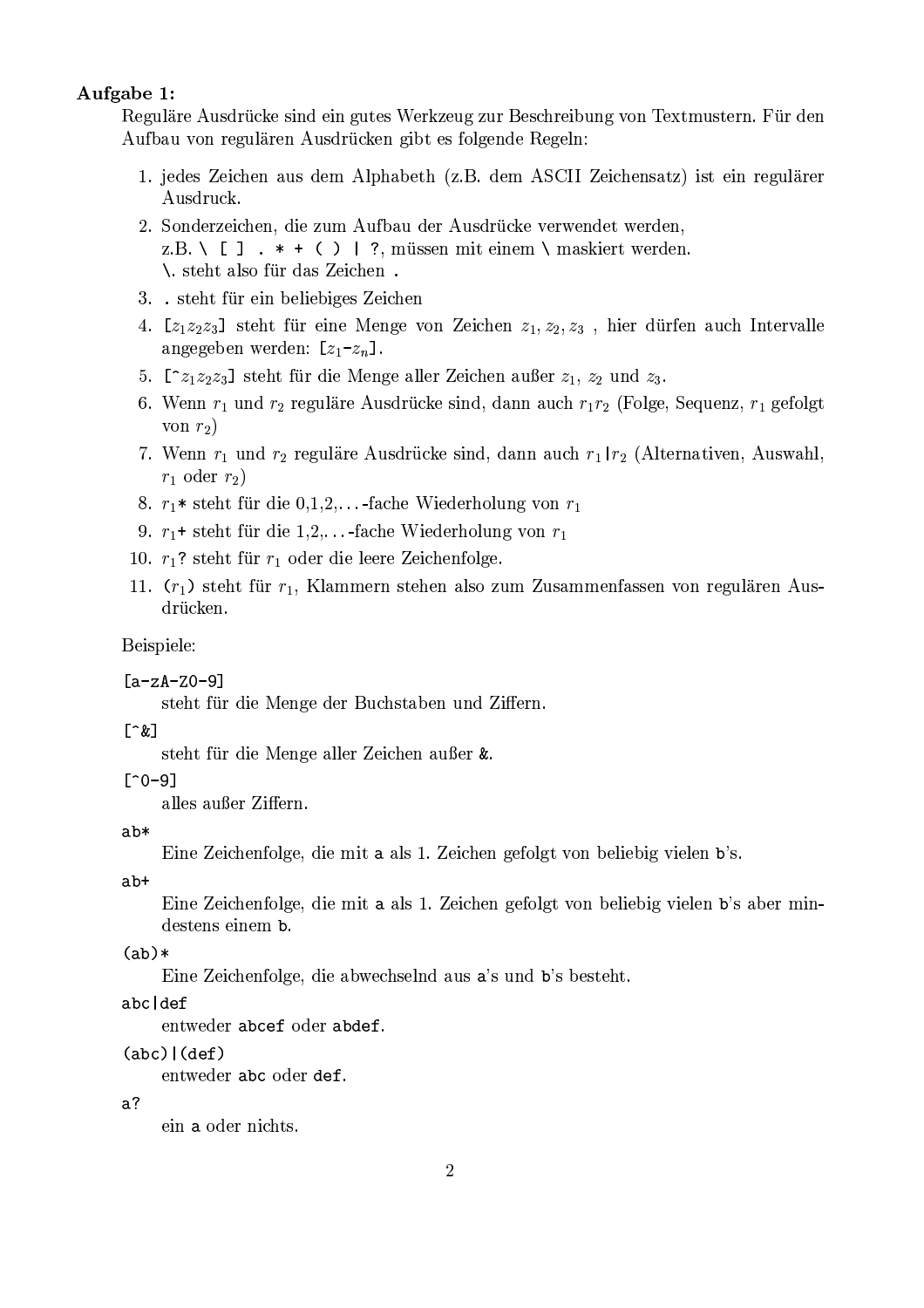Aufgabe:

Beschreibung von Adressen von WWW-Dokumenten. Ein Adresse eines WWW-Dokuments besteht aus einer manchmal etwas kryptischen Zeichenfolge, z.B.

//www.fh-wedel.de:80/~si/index.html#abc?NAME=wert&F00=bar

Diese Adressen enthalten als erstes einen Rechnernamen eingeleitet durch //. Der vollständige Rechnername ist eine Folge von Namen getrennt durch einen...Der Rechnername enthält Buchstaben, Ziffern und -.

Beschreiben Sie diesen Aufbau durch einen regulären Ausdruck:

Nach dem Rechnernamen kann optional eine Portnummer folgen, die durch einen : eingeleitet wird.

Geben Sie einen regulären Ausdruck für eine optionale Portnummer an:

Danach folgt ein Dokumentenname, dieser besteht aus einem Pfad ähnlich dem eines absoluten Pfadnames im Filesystem, darf aber keinen #und kein ? enthalten.

Beschreiben Sie diesen Aufbau durch einen regulären Ausdruck:

Einem Pfad kann gefolgt werden von einer Marke im Dokument, diese wird durch ein # eingeleitet und darf beliebige Zeichen außer einem ? enthalten.

Ein regulärer Ausdruck für eine optionale Marke:

Optional kann noch ein Parameterstring kommen, dieser beginnt mit einem? und besteht aus einer Folge von Parametern, die durch & getrennt sind.

Ein regulärer Ausdruck für den optionalen Parameterstring: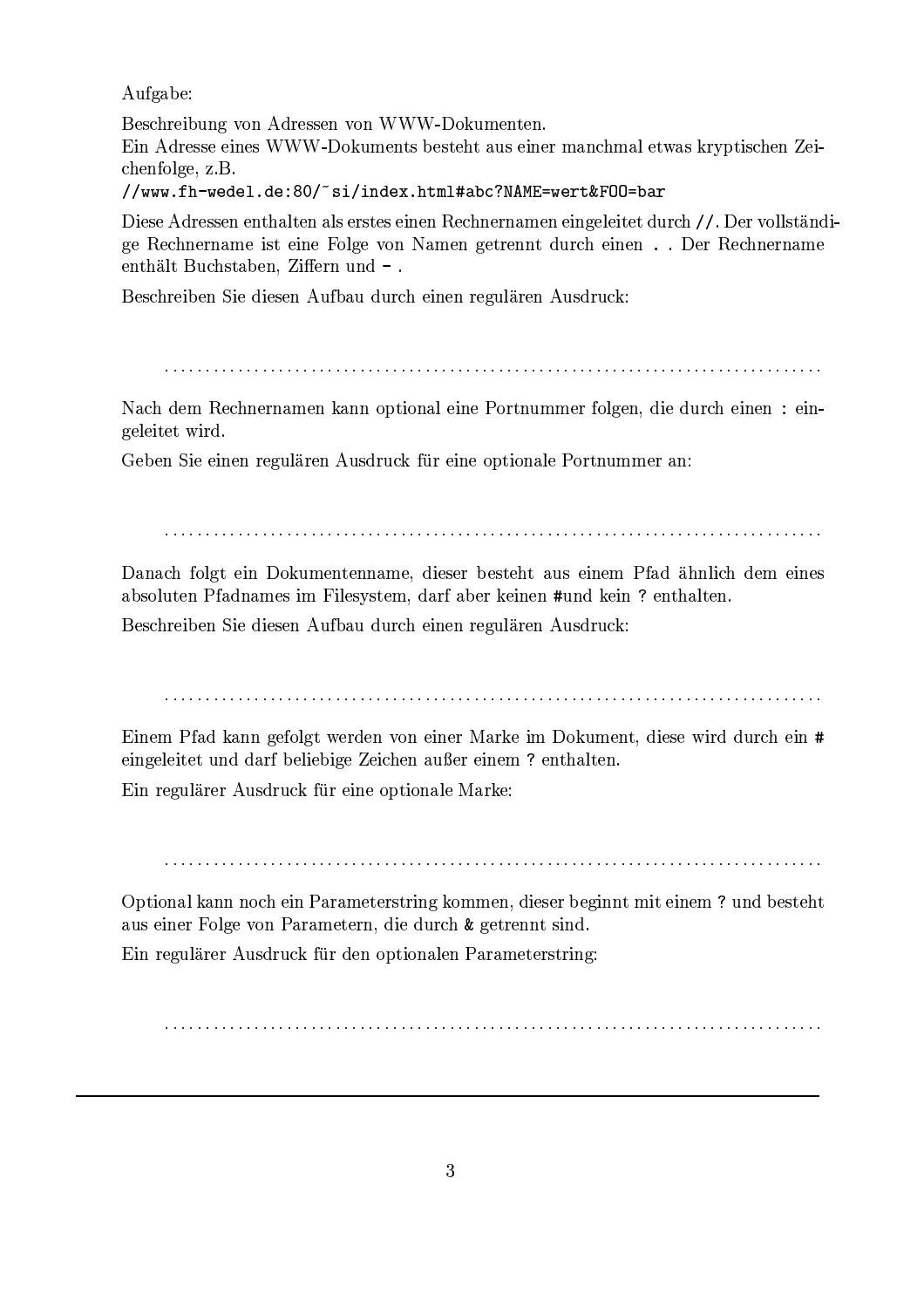# Aufgabe 2:

Geben Sie ein UNIX-Kommando an, das zählt in wieviel Zeilen in allen .c-Dateien im momentanen Verzeichnis das Wort goto vorkommt.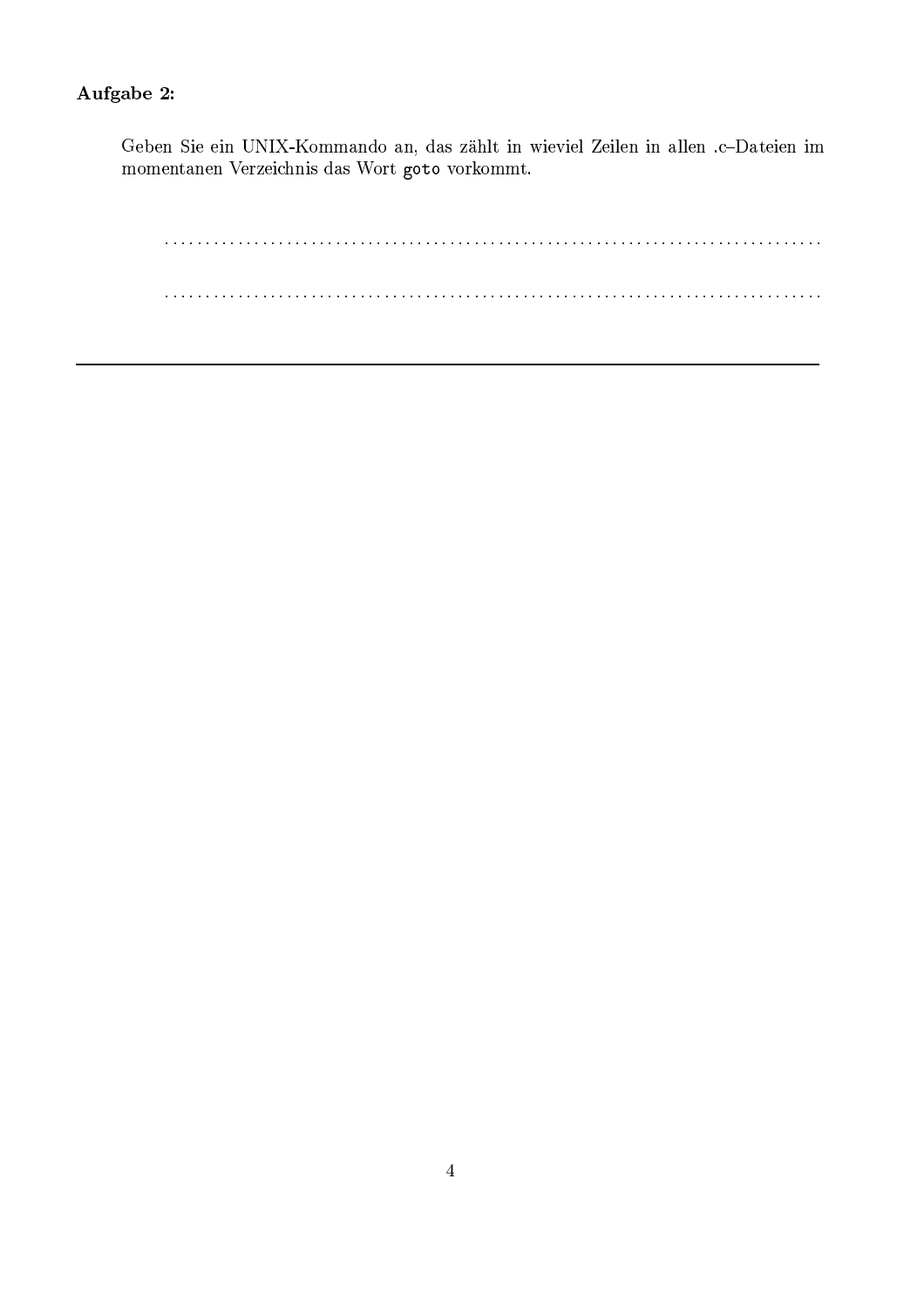# Aufgabe 3:

Beschreiben Sie, was intern in einer shell, z.B in der bash, abläuft, wenn das Kommando

 $ls -1$  | wc  $-1$  > lines.out

ausgeführt wird: welche Operationen auf Prozessen und Ein/Ausgabekanälen werden ausgeführt (fork, exec, wait, ...).

Beschreibung und/oder Skizze: